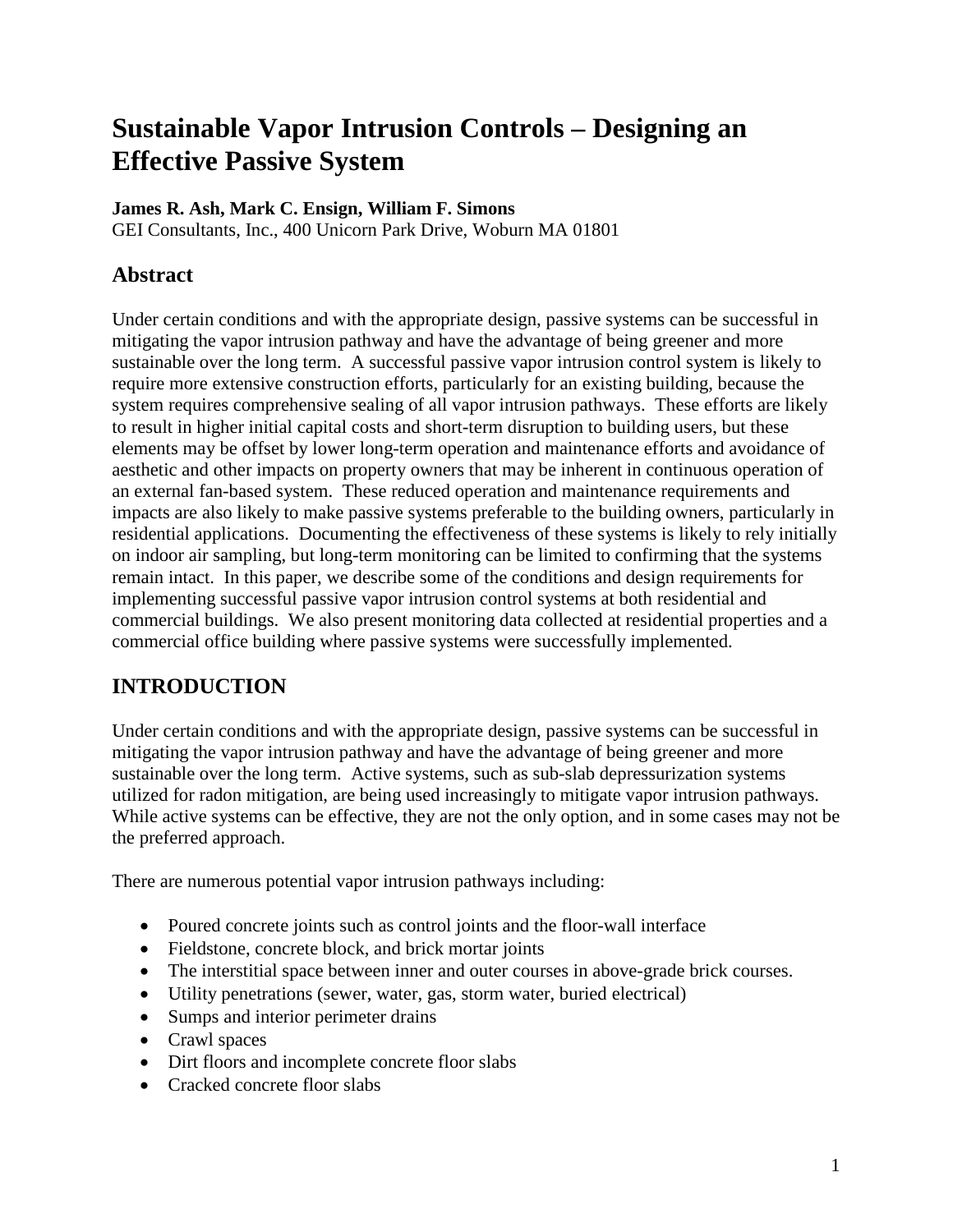We have found that appropriately designed passive systems can be effective in mitigating these potential pathways. In fact, we have encountered several cases where active systems have not mitigated these pathways without also incorporating passive sealing components.

The passive vapor intrusion mitigation systems described in this paper generally consist of vapor barrier membranes combined with ventilation piping similar to what would be installed for active venting systems (or typical radon mitigation systems). The key features in each case described in this paper are a comprehensive sealing of vapor intrusion pathways using a High Density Polyethylene (HDPE) liner and engineered wall covering, and sub-slab ventilation piping that discharges above the roofline of the structure.

## **Design Considerations**

The following are some considerations for choosing passive systems, active systems, or a combination thereof:

- Subsurface conditions:
- Foundation type and construction materials;
- Property use; and
- Regulatory environment and site closure strategy.

New construction is an excellent opportunity to install a passive system since it can be easily incorporated into the design process and may even serve other purposes such as water vapor control and waterproofing.

A passive system may be more effective in cases where low permeability soil is located beneath the floor slab. In the northeast, many older buildings are located on soils with low permeability such as glacial till or silt and clay deposits, and do not exhibit a layer of granular material that would permit effective soil gas migration. If a building foundation is constructed on low permeability material, then the likelihood of creating an adequate vacuum field under the slab using an active system is diminished.

Shallow water table conditions can also pose challenges to active systems if the vadose zone beneath the slab is relatively thin and dissolved phase contamination is present close to the slab elevation. In active systems, the sumps or sub-slab piping may be inundated with water causing low air flow and a spike in vacuum. The spike in vacuum can cause water to flow into pipes, possibly necessitating shut down of the system.

Vapor intrusion through the walls of fieldstone or masonry foundations, which are also often found in buildings located in the northeast, can also be a significant pathway and is more easily addressed with passive systems.

Crawlspaces with dirt floors or degraded concrete slabs will likely require installation of a vapor barrier membrane, even if an active system is installed, to ensure vapor capture. Installation of a passive vapor barrier is often an integral component for either passive or active systems.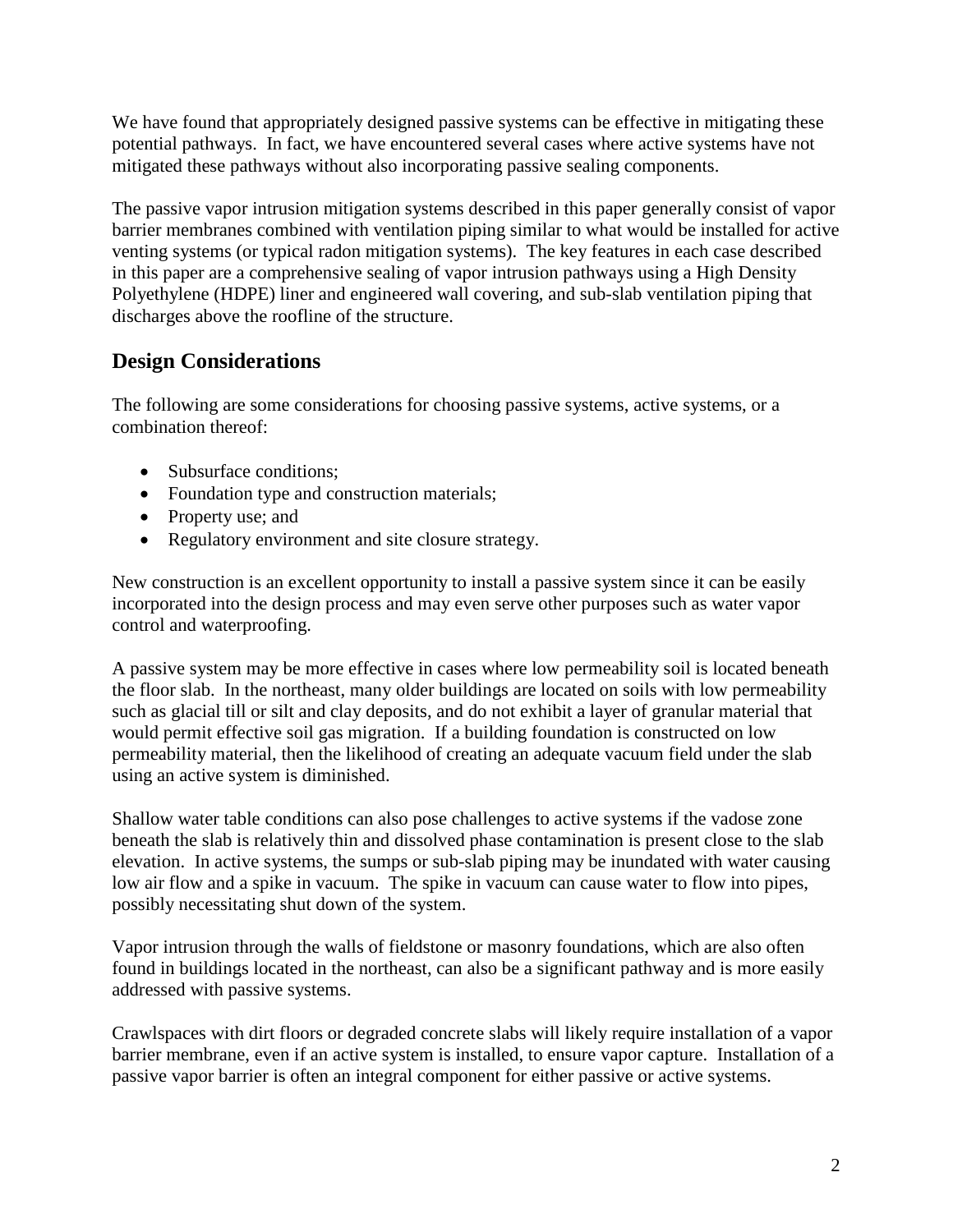There are some state regulations which do not provide for permanent site closure if an active system has been employed to mitigate vapor intrusion. For example, the Massachusetts Contingency Plan (MCP) requires sites with active mitigation to have systems inspected and biannual status reports submitted. Conversely, a permanent solution can be achieved for a successful passive system, since it does not rely on active operation and maintenance of a mechanical system to achieve exposure pathway elimination.

Incorporation of redundant and relatively inexpensive design elements such as ventilation piping and wind-driven ventilators can increase the probability of mitigating the vapor intrusion pathway. Furthermore, it often provides the owner with the opportunity to convert a passive system to an active system, should it be required.

## **Typical Passive Design Components**

There are generally two types of vapor barrier membranes commercially available (sheet and liquid). Sheet membranes can be made from HDPE, rubber-asphaltic material, and combinations of polyethylene and insulation material. Liquid vapor barriers can be made from epoxy, rubber, or asphalt.

Passive ventilation is a network of ventilation piping, sumps, trenches, and/or a geo-composite vapor transmission layer. We have utilized several combinations of the aforementioned to design building-specific passive ventilation. We have also utilized wind-driven ventilators to enhance vapor migration via diffusive and convective forces, although we have not relied on them to create negative pressures beneath the slab.

One option for sealing fieldstone walls is by applying a cementitious stucco coating anchored by mesh, followed by application of an elastomeric vapor barrier. Another more extensive option is to install a vapor transmission space between the fieldstone walls and the sheeted vapor barrier, wire mesh, and a protective stucco coating. If foundation walls are cast-in-place concrete, then a vapor barrier could be applied directly to a properly prepared concrete surface.

### **Active vs. Passive Comparison**

Passive systems usually have substantially higher installation costs in retrofit scenarios than conventional active systems that resemble typical radon mitigation systems. Passive systems typically have lower long-term costs because they have no energy consumption and require minimal maintenance. Long-term routine inspection costs are likely similar.

The following are some advantages to passive systems including:

- Provide a mitigation solution amenable to site closure in most states.
- They are less costly over the long term.
- They can seal all subsurface soil vapor intrusion pathways.
- Some property owners (particularly residential) may prefer passive systems because there is no externally-mounted fan.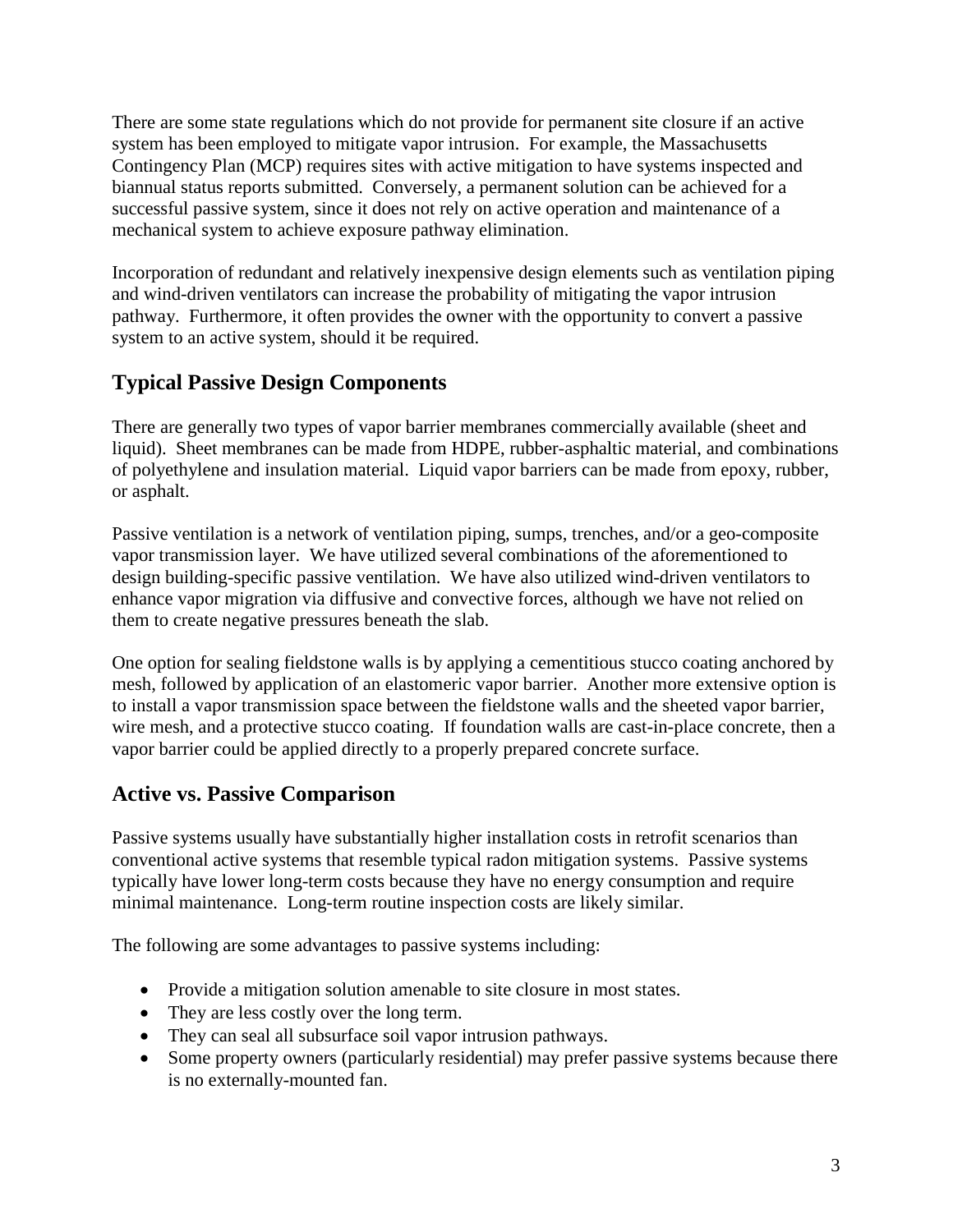Active systems may be necessary when site conditions, time constraints, regulatory environment, or financial resources dictate. The following are some examples where active systems may be necessary:

- When the need to mitigate exposures must occur quickly
- Structures that include finished basements, where the floor and walls are not accessible
- When the property owner is not amenable to the time required to install a passive system

### **Passive System Case Studies**

#### *Case Study 1.*

The first example is a residential building constructed in the late 1800s in a dense urban neighborhood. It is a two-story dwelling with wood-frame construction, a fieldstone foundation below grade, brick above grade, a competent concrete slab, and a crawlspace under an addition.

Indoor air concentrations of tetrachloroethylene (perchloroethylene [PCE]) were measured at greater than 100 micrograms per cubic meter ( $\mu$ g/m<sup>3</sup>) in the basement and greater than 30  $\mu$ g/m<sup>3</sup> on the first floor. Soil vapor concentrations measured below the slab yielded concentrations greater than 100,000  $\mu$ g/m<sup>3</sup> of PCE. Based on the measured concentrations, an active sub-slab depressurization system (SSDS) comprised of two sub-slab vapor extraction points was installed in the basement. The system consisted of 3-inch solid polyvinyl chloride (PVC) piping plumbed outside the building envelope at the sill elevation, a 100-watt radon fan, and discharge piping extending above the eave line. A separate fan and piping network were installed for the crawlspace.

Confirmatory indoor air sampling conducted after the active system was installed indicated concentrations were reduced to  $3.5 \mu g/m^3$  in the basement and  $2.3 \mu g/m^3$  on the first floor. The performance standard at the time of installation was to reduce concentrations to below a detection limit of 1.4  $\mu$ g/m<sup>3</sup>, to the extent feasible. Because the active system did not meet the performance standard, we designed a more comprehensive system to seal vapor migration pathways, and found that the revised design was able to meet the remedial goals in passive mode.

The passive system designed and installed for this property addresses both the foundation floor slab and the foundation walls as vapor intrusion pathways. The perimeter vapor trench and the vapor transmission space on the fieldstone walls allows for the vapor to transmit through the walls but not into the living space. The vapor trench and wall transmission space are vented outside the building envelope using the same piping network that had been installed for the active system. The floor and walls are sealed using an elastomeric epoxy vapor barrier designed for use on new or old clean concrete or cementitious stucco. Figure 1 illustrates the conceptual design for this property.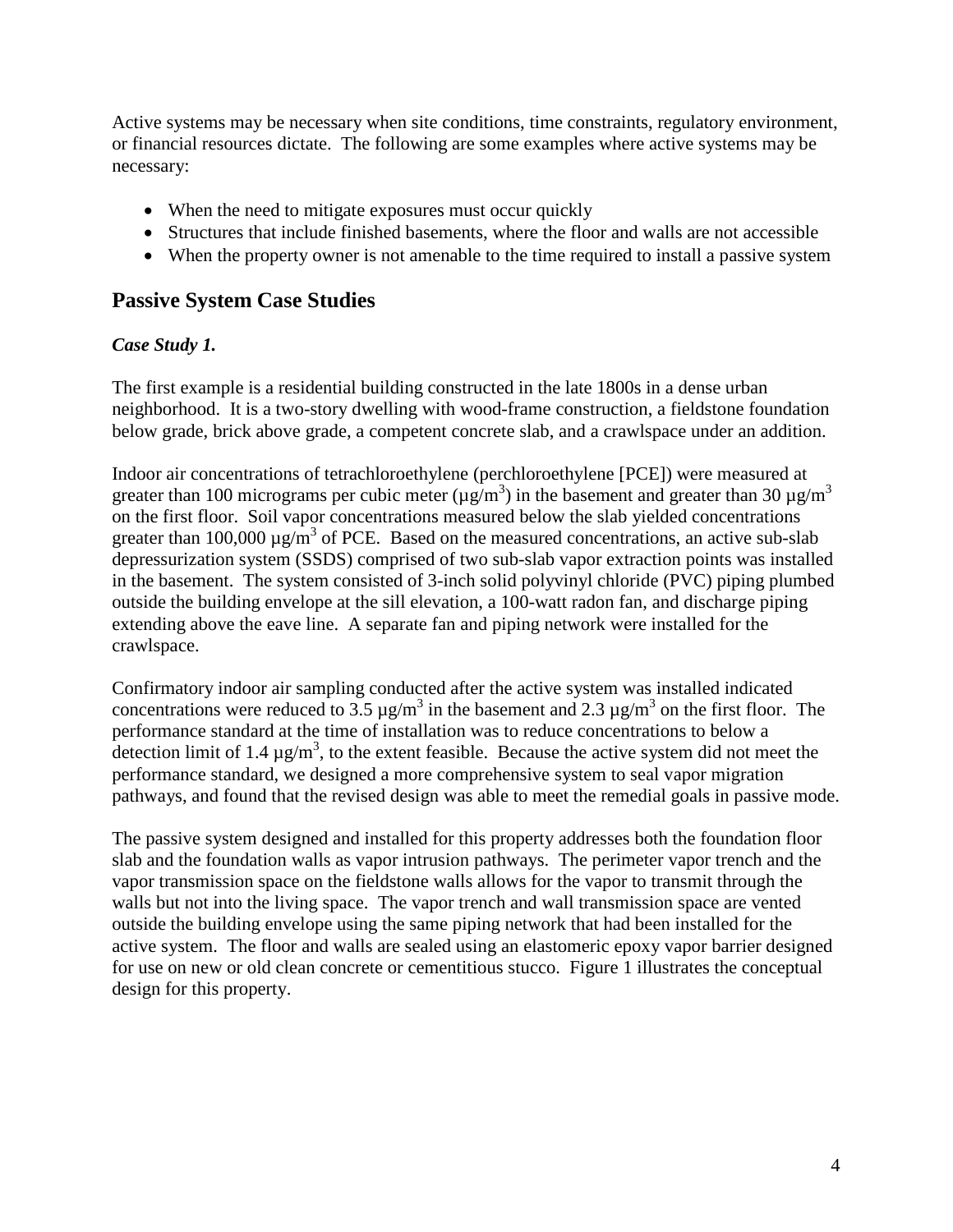

**Figure 1. Residential – Vapor Trench and Epoxy Vapor Barrier Schematic**

Since installation of the passive system, indoor air concentrations, for both the basement and first floor, have been reported below laboratory reporting limits during three sampling events, two of which were collected in the winter months. Figure 2 presents the pre and post mitigation results.



**Figure 2. Case Study 1 – Indoor Air PCE Concentrations**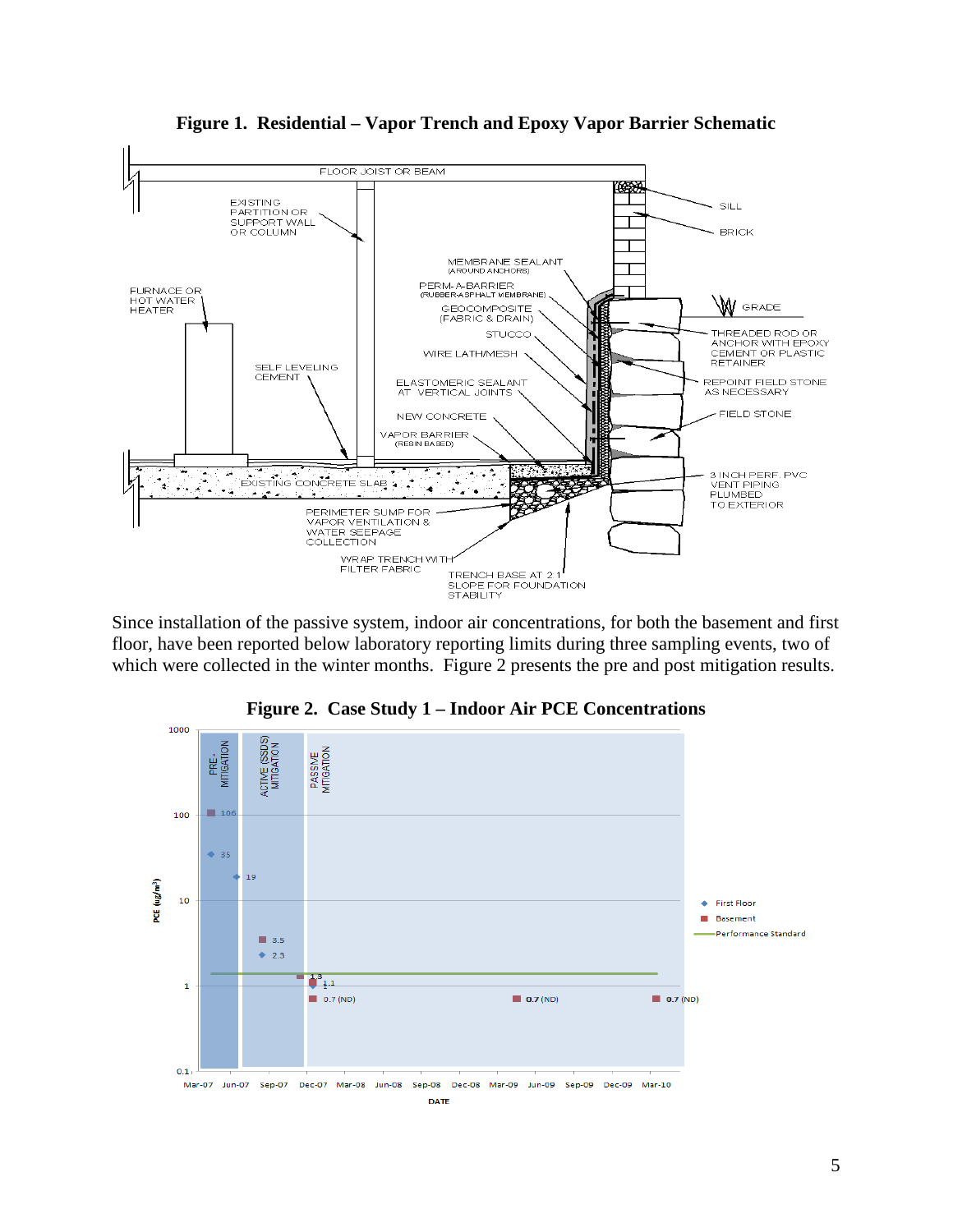#### *Case Study 2.*

The second example is also a residential building constructed in the late 1800s in a dense urban neighborhood. It is a two-story dwelling with wood-frame construction, a fieldstone foundation, and a degraded concrete slab.

Soil vapor concentrations measured below the slab yielded concentrations of 180  $\mu$ g/m<sup>3</sup> of PCE. Based on the inconsistent success of active systems in this neighborhood and the presence of the degraded slab, we installed a vapor barrier beneath a new concrete floor slab.

The passive system designed and installed for this property addressed both the foundation floor slab and the foundation walls as vapor intrusion pathways. The sub slab vapor transmission layer in communication with the ventilation piping reduces vapor concentration beneath the barrier. The sub slab vapor transmission layer is vented outside the building envelope using a similar piping network for active systems. The foundation wall system in this example is comprised of anchored wire mesh, cementitious stucco, and an elastomeric vapor barrier coating. Figure 3 illustrates the conceptual design for this property.



**Figure 3. Residential – Slab Replacement and Epoxy Vapor Barrier Schematic**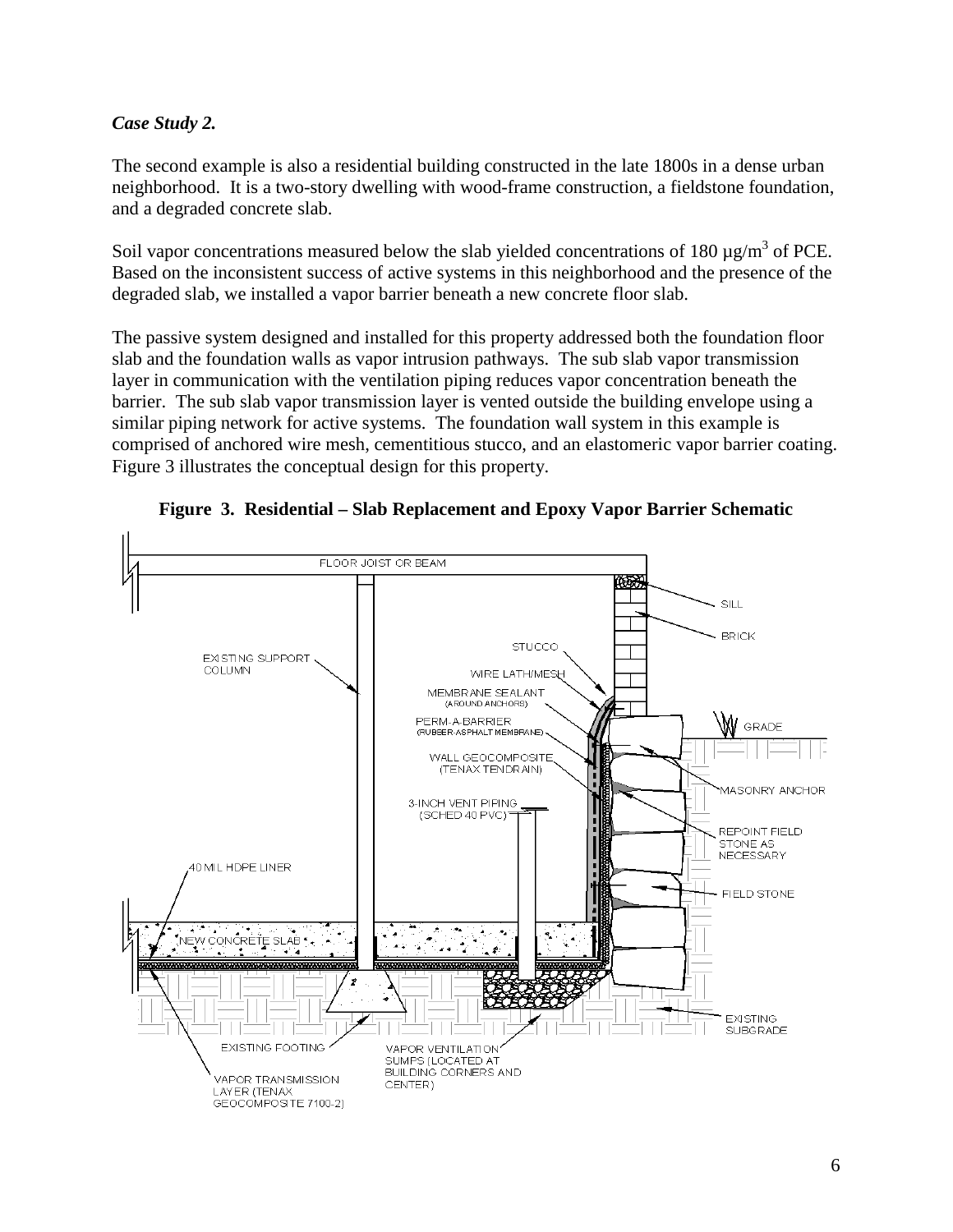Since installation of the passive system, indoor air concentrations have been reported below laboratory reporting limits during four of six sampling events. Three samples were collected in the winter months. One of the winter samples yielded a much higher concentration on the first floor than the basement which was not observed previously. Upon further inspection of the building, a small crawl space was identified. The crawl space was not accessible and an entryway was installed through the foundation to install a vapor barrier and ventilation piping. Samples collected after installation of the vapor barrier in the crawl space yielded concentrations below the performance standard. Figure 4 presents the pre and post mitigation results.





#### *Case Study 3.*

The third example is a 70,000 square foot commercial building renovated during a brownfields site redevelopment. High concentrations of chlorinated solvents are present in groundwater beneath the building resulting from historic defense-related manufacturing activities at the site. Prior to redevelopment, elevated tricholoroethylene (TCE) concentrations were present in soil vapor beneath the slab, and significant concentrations were present in indoor air – even with numerous missing doors and windows in the building. According to the risk characterization, the concentrations of chlorinated solvents would not have resulted in unacceptable risks to commercial users of the building. However, a future tenant of the building would not accept detectable concentrations of TCE in the space it would occupy, so mitigation was necessary.

The design included a 40 mil HDPE barrier placed over the existing degraded concrete slab, then covered with a new concrete slab. Utility penetrations and sub-slab monitoring points were fitted with boots and sealed to the liner. Because the 40 mil HDPE liner was relatively stiff and difficult to seal to the foundation walls, a 3-foot wide strip of fluorinated Linear Low-Density Polyethylene (LLDPE) was bonded to the edge of the HDPE, then sealed to the inside edge of